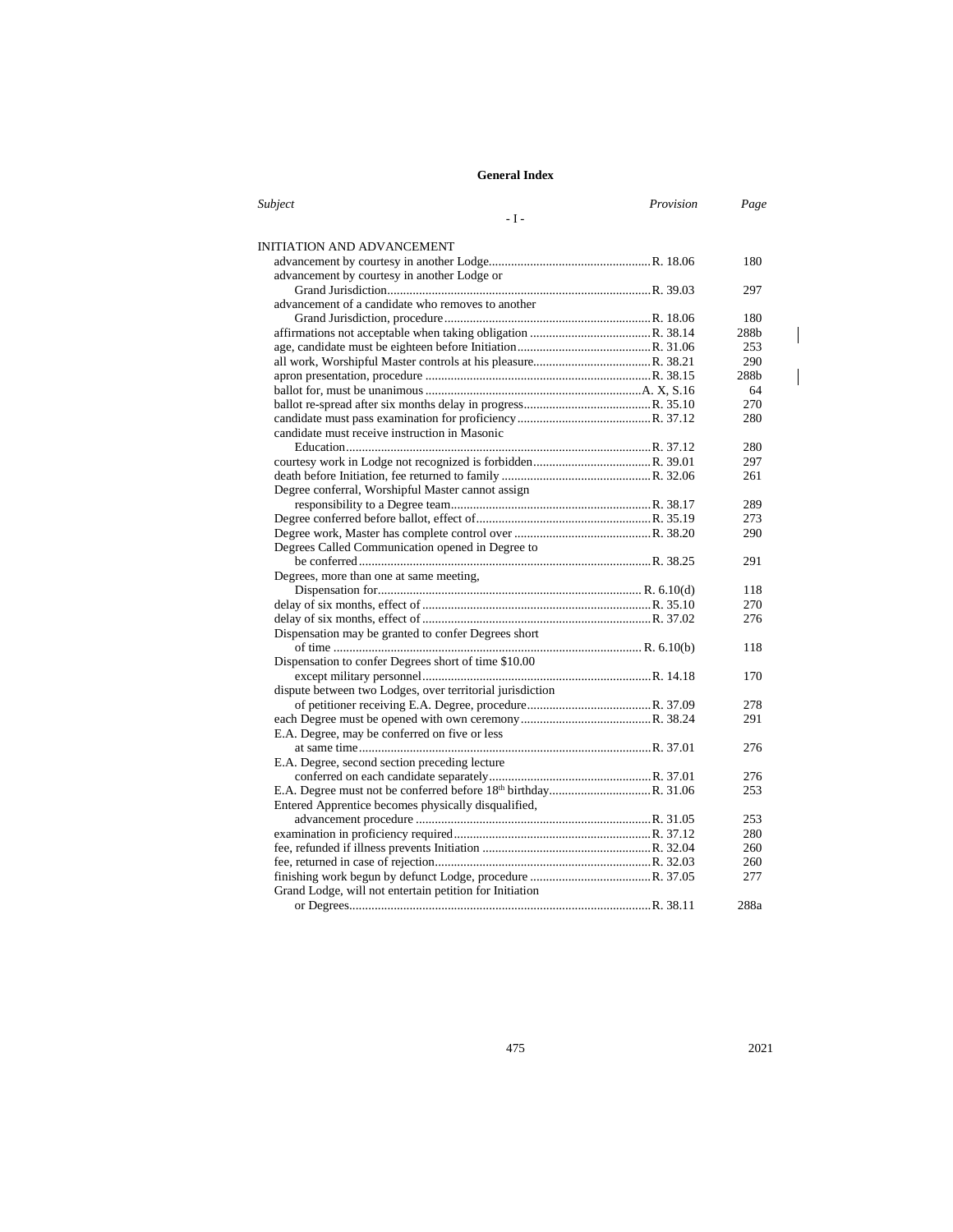| Subject<br>Provision                           | Page             |
|------------------------------------------------|------------------|
| instruction in "Lodge System of Masonic        |                  |
|                                                | 282              |
|                                                | 280              |
|                                                | 288 <sub>b</sub> |
|                                                | 276              |
|                                                | 255              |
|                                                | 276              |
|                                                | 262              |
|                                                | 277              |
|                                                | 277              |
|                                                | 276              |
|                                                | 260              |
|                                                | 260              |
|                                                | 278              |
|                                                | 278              |
|                                                | 278              |
|                                                | 278              |
|                                                | 289              |
|                                                | 280              |
|                                                | 280              |
| Senior or Junior Warden presiding may call for |                  |
|                                                | 291              |
|                                                | 280              |
|                                                | 280              |
|                                                | 292              |
| <b>INSURANCE COMMITTEE</b>                     |                  |
|                                                | 44c              |
|                                                | 44c              |
|                                                | 57               |

| 147 |
|-----|
| 151 |

#### INTOXICATING LIQUORS See LIQUOR TRAFFIC

 $\sim$  J  $\sim$ 

JUNIOR DEACON

See PARTICULAR LODGES-OFFICERS See SUBORDINATE OFFICERS OF LODGES

#### JUNIOR GRAND DEACON See SUBORDINATE GRAND LODGE OFFICERS

### JUNIOR GRAND STEWARD See SUBORDINATE GRAND LODGE OFFICERS

# JUNIOR STEWARD

See PARTICULAR LODGES-OFFICERS See SUBORDINATE OFFICERS OF LODGES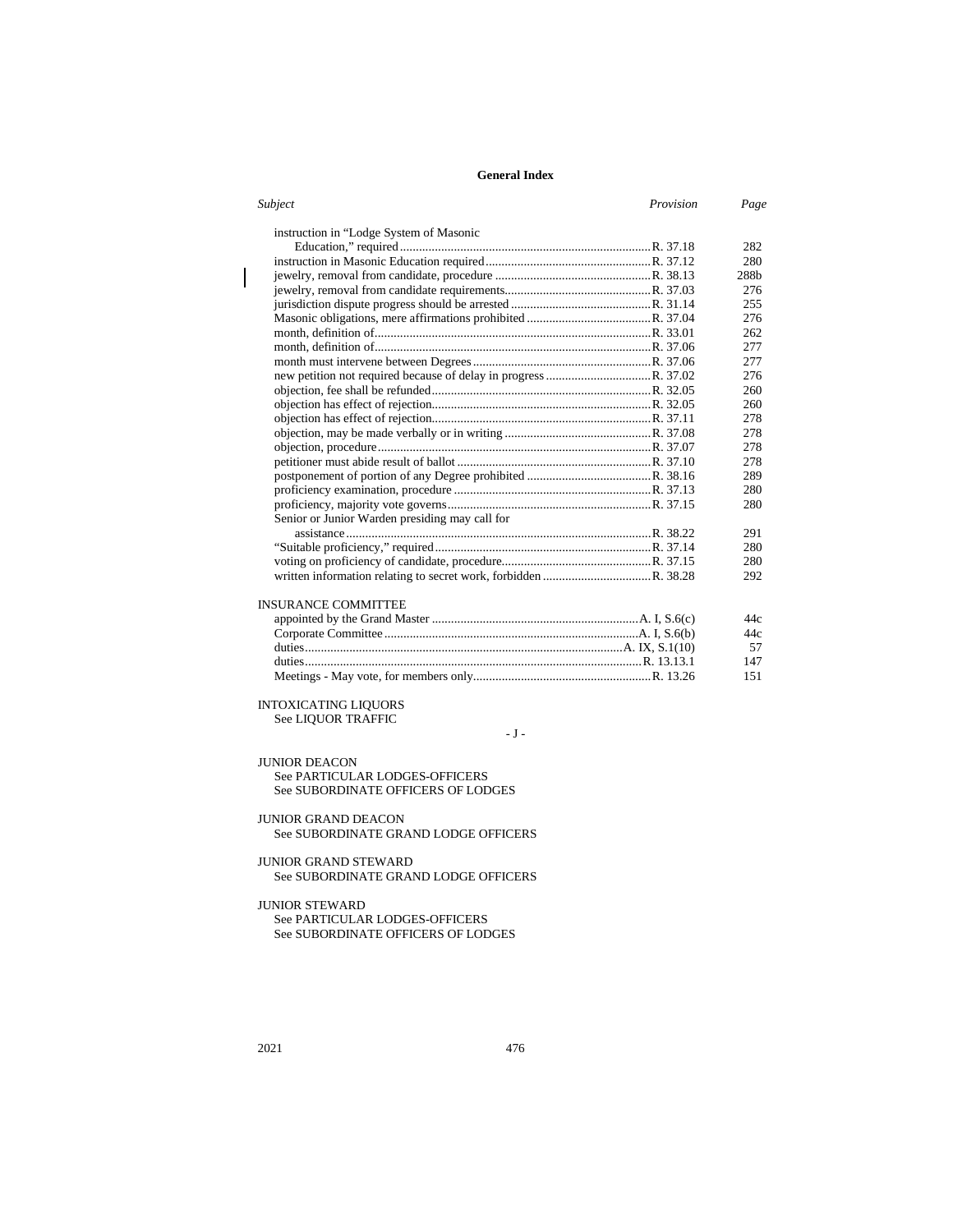| Subject                                                                                | Provision | Page             |
|----------------------------------------------------------------------------------------|-----------|------------------|
| <b>JUNIOR WARDEN</b><br>See PARTICULAR LODGES-OFFICERS<br><b>See WARDENS OF LODGES</b> |           |                  |
| JURISDICTION AND POWERS-GRAND LODGE<br>See GRAND LODGE-JURISDICTION AND POWERS         |           |                  |
| <b>JURISDICTION PARTICULAR LODGES</b><br>See PARTICULAR LODGES-JURISDICTION            |           |                  |
| <b>JURISDICTION, WAIVER OF</b><br>See WAIVER OF JURISDICTION                           |           |                  |
| JURISPRUDENCE COMMITTEE OF GRAND LODGE                                                 |           |                  |
| all matters involving Masonic Law, customs, practices,                                 |           | 57               |
|                                                                                        |           | 142              |
|                                                                                        |           | 57               |
| all proposals for legislation, and all matters of Masonic                              |           |                  |
|                                                                                        |           | 150              |
|                                                                                        |           | 57               |
|                                                                                        |           | 57               |
| duty to meet at Office of Grand Secretary in advance                                   |           |                  |
|                                                                                        |           | 150              |
|                                                                                        |           | 163 <sub>b</sub> |
|                                                                                        |           | 59               |
|                                                                                        |           | 57<br>57         |
| Jurisprudence Committee, subject to supervision,                                       |           |                  |
|                                                                                        |           | 44c              |
|                                                                                        |           | 151              |
| shall examine address and report of Grand Master                                       |           |                  |
|                                                                                        |           | 113              |
| shall examine proposed program of Deputy Grand                                         |           |                  |
|                                                                                        |           | 120a             |
| shall examine reports of official acts and actions of                                  |           |                  |
| Grand Master and Elected Grand Lodge Officers and Committees  R. 13.02                 |           | 141              |
|                                                                                        |           |                  |

- L -  $\,$ 

| LANDMARKS |    |
|-----------|----|
|           | 70 |
|           | 69 |
|           | 71 |
|           | 70 |

 $\begin{array}{c} \hline \end{array}$ 

 $\begin{array}{c} \hline \end{array}$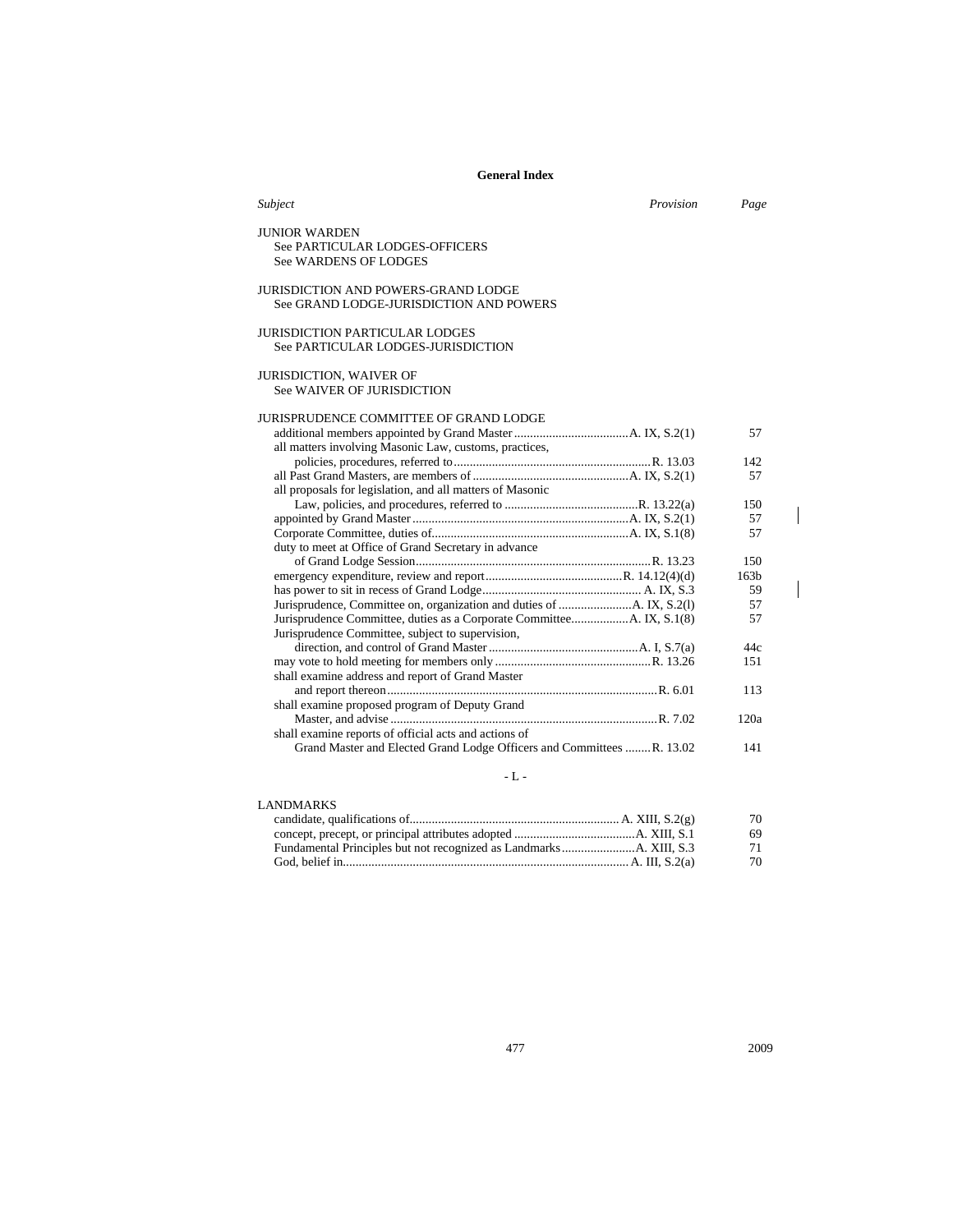| Subject                                                                           | Provision | Page |
|-----------------------------------------------------------------------------------|-----------|------|
|                                                                                   |           | 70   |
|                                                                                   |           | 70   |
|                                                                                   |           | 80   |
|                                                                                   |           | 70   |
|                                                                                   |           | 70   |
| Particular Lodges, source and foundation of all                                   |           |      |
|                                                                                   |           | 61   |
|                                                                                   |           | 69   |
|                                                                                   |           | 70   |
|                                                                                   |           | 70   |
|                                                                                   |           | 70   |
|                                                                                   |           | 70   |
|                                                                                   |           | 70   |
| LAW, TRADITION AND POLICY<br>See MASONIC LAW, TRADITION AND POLICY                |           |      |
| LET YOUR PENNIES MAKE GOOD CENTS,                                                 |           |      |
| COMMITTEE ON, SUB-COMMITTEE OF                                                    |           |      |
| ENDOWMENT PROCUREMENT COMMITTEE                                                   |           |      |
|                                                                                   |           | 44c  |
| Committee, Sub-Committee of Endowment                                             |           |      |
|                                                                                   |           | 141  |
|                                                                                   |           | 196  |
| Let Your Pennies Make Good Cents, Committee on,                                   |           |      |
| Sub-Committee of Endowment Procurement Committee A. IX, S.1(5)                    |           | 56b  |
|                                                                                   |           | 196  |
| <b>LIFE MEMBERSHIP</b>                                                            |           |      |
| See BY-LAWS OF LODGES                                                             |           |      |
| See MEMBERS, THEIR RIGHTS, STATUS, AND DUTIES                                     |           |      |
| LIGHTS, ORNAMENTS, AND FURNITURE<br><b>See RITUAL AND CEREMONIES</b>              |           |      |
| <b>LIQUOR TRAFFIC</b>                                                             |           |      |
| alcoholic beverages permitted under some circumstancesR. 28.06.1                  |           | 244  |
| Lodge property may not be used for except as provided for in R. 28.06.1  R. 28.06 |           | 244  |
| serving liquor in Masonic Temples and Masonic meetings,                           |           |      |
|                                                                                   |           | 318  |
| wine permitted Allied and Appendant Orders for                                    |           |      |
|                                                                                   |           | 244  |
|                                                                                   |           |      |
| <b>LODGE BUILDING</b><br>See PARTICULAR LODGES-PROPERTY                           |           |      |
| <b>LODGE BUSINESS</b>                                                             |           |      |
| See PARTICULAR LODGES-COMMUNICATIONS AND BUSINESS                                 |           |      |
|                                                                                   |           |      |
| <b>LODGE BY-LAWS</b>                                                              |           |      |
| See BY-LAWS OF LODGE                                                              |           |      |
|                                                                                   |           |      |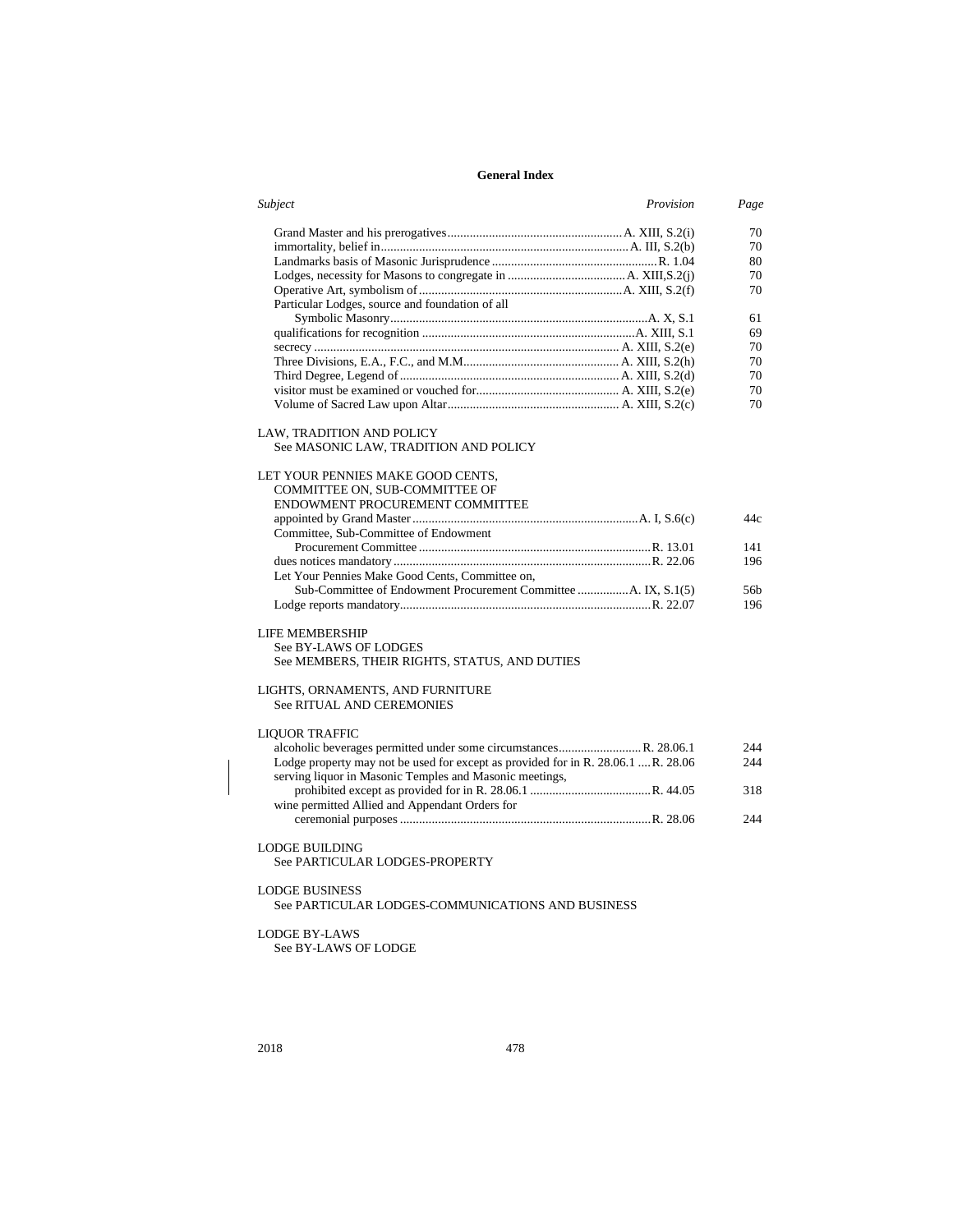| Subject                                                                    | <i>Provision</i> | Page |
|----------------------------------------------------------------------------|------------------|------|
| LODGES CHARTERS, COMMITTEE ON, SUB-COMMITTEE<br>OF JURISPRUDENCE COMMITTEE |                  |      |
|                                                                            |                  | 57   |
|                                                                            |                  | 143  |
| Lodge Charters, Committee on, Sub-Committee of                             |                  |      |
|                                                                            |                  | 57   |
|                                                                            |                  | 142  |
| LODGE COMMITTEES                                                           |                  |      |
|                                                                            |                  | 213a |
|                                                                            |                  | 212  |
| jurisdiction of petitioner in doubt, committee should                      |                  |      |
|                                                                            |                  | 267  |
| Master and Wardens are standing Committee on                               |                  |      |
|                                                                            |                  | 66   |
|                                                                            |                  | 192  |
|                                                                            |                  | 192  |
|                                                                            |                  | 214  |
|                                                                            |                  | 264  |
|                                                                            |                  | 213  |
|                                                                            |                  |      |

LODGE COMMUNICATIONS AND BUSINESS See PARTICULAR LODGES-COMMUNICATIONS AND BUSINESS

LODGES DEFUNCT

See DEFUNCT LODGES

LODGE DUES AND NON-PAYMENT THEREOF See FINANCES OF LODGES

LODGE FINANCES See FINANCES OF LODGES

LODGE FUNDS See FINANCES OF LODGES

#### LODGES JURISDICTIONS See PARTICULAR LODGES-JURISDICTION

LODGE OFFICERS See PARTICULAR LODGES-OFFICERS

LODGES NAME AND NUMBER See PARTICULAR LODGES-NAME AND NUMBER

#### LODGES NUMBER See PARTICULAR LODGES-NAME AND NUMBER

LODGE PROPERTY, LODGE BUILDING AND LODGE ROOM See PARTICULAR LODGES-PROPERTY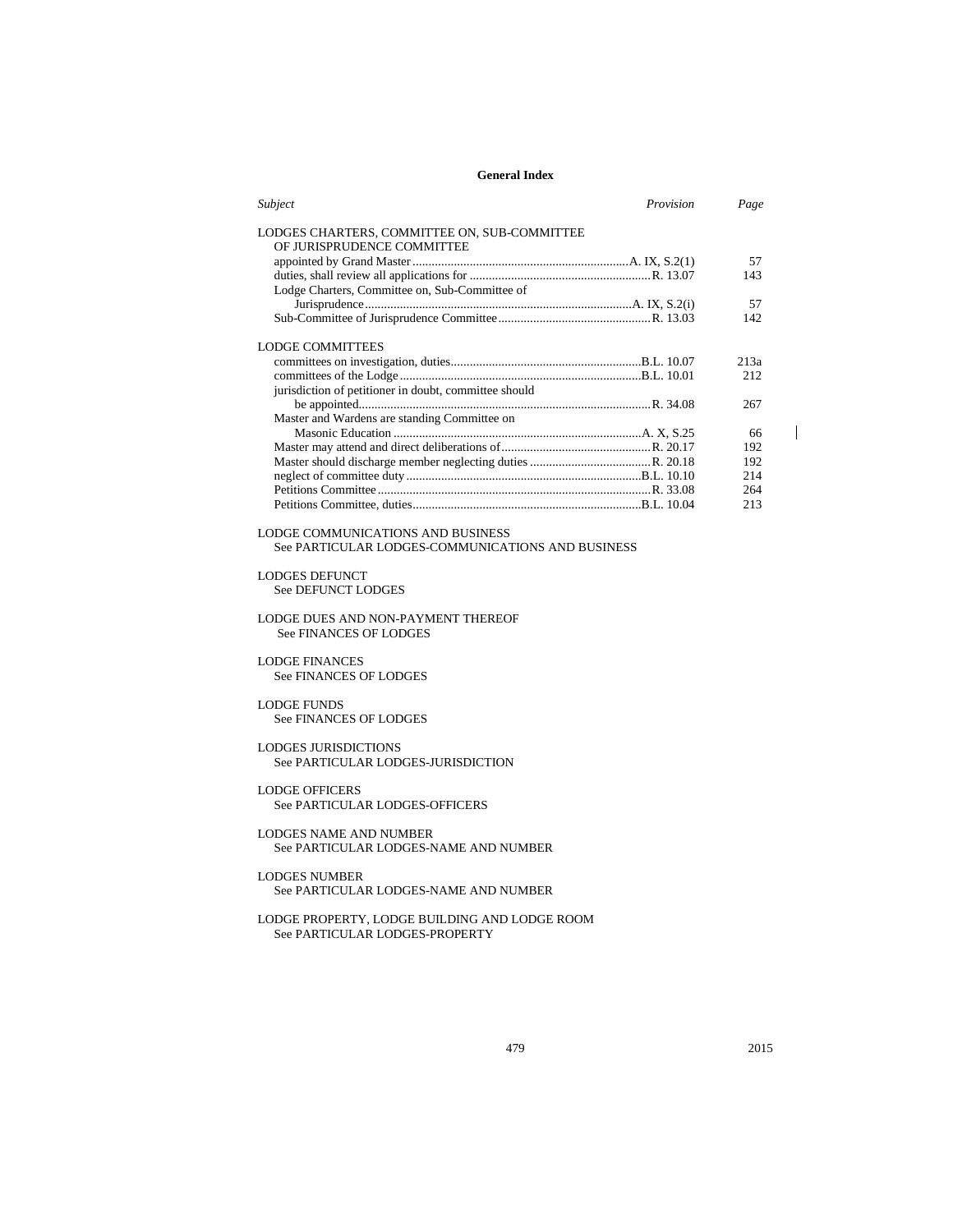| Subject<br>Provision                                                                                          | Page |
|---------------------------------------------------------------------------------------------------------------|------|
| LODGE REPRESENTATIVES TO GRAND LODGE                                                                          |      |
| Annual Returns must be made and assessments paid,                                                             |      |
|                                                                                                               | 55   |
|                                                                                                               | 246a |
| failure to be represented for two years forfeits                                                              |      |
|                                                                                                               | 65   |
| Florida Lodge of Research representatives to                                                                  |      |
| Grand Lodge not entitled to vote or receive                                                                   |      |
|                                                                                                               | 333  |
|                                                                                                               | 115  |
|                                                                                                               | 71   |
| Master and Wardens are Lodge representatives                                                                  |      |
|                                                                                                               | 62   |
| Master and Wardens are Lodge representatives to                                                               |      |
|                                                                                                               | 246a |
|                                                                                                               | 71   |
| Memorial Lodges, not allowed representatives to                                                               |      |
|                                                                                                               | 337  |
|                                                                                                               | 134  |
| mileage allowance, Grand Lodge dues and assessments                                                           |      |
|                                                                                                               | 246a |
|                                                                                                               | 246a |
|                                                                                                               | 247  |
| proxies of Master and Wardens eligible to vote for                                                            |      |
|                                                                                                               | 45   |
| proxies of Master and Wardens, Lodge representatives                                                          |      |
|                                                                                                               | 62   |
|                                                                                                               | 246a |
|                                                                                                               | 46   |
|                                                                                                               | 384  |
|                                                                                                               | 246a |
|                                                                                                               | 249  |
|                                                                                                               | 133  |
| should report Grand Lodge Proceedings to                                                                      |      |
|                                                                                                               | 66   |
|                                                                                                               |      |
| <b>LODGE ROOM</b><br>See PARTICULAR LODGES-PROPERTY, BUILDING AND ROOM<br><b>LODGE RETURNS TO GRAND LODGE</b> |      |
| See RETURNS AND REPORTS TO GRAND LODGE                                                                        |      |
| <b>LODGE SECRETARY</b><br>See TREASURER AND SECRETARY OF LODGES                                               |      |
| <b>LODGE OF SORROW</b>                                                                                        | 295  |
| <b>LODGE TREASURER</b><br>See TREASURER AND SECRETARY OF LODGES                                               |      |
| LODGES U.D.<br>See U.D. LODGES                                                                                |      |

 $\begin{array}{c} \rule{0pt}{2ex} \rule{0pt}{2ex} \rule{0pt}{2ex} \rule{0pt}{2ex} \rule{0pt}{2ex} \rule{0pt}{2ex} \rule{0pt}{2ex} \rule{0pt}{2ex} \rule{0pt}{2ex} \rule{0pt}{2ex} \rule{0pt}{2ex} \rule{0pt}{2ex} \rule{0pt}{2ex} \rule{0pt}{2ex} \rule{0pt}{2ex} \rule{0pt}{2ex} \rule{0pt}{2ex} \rule{0pt}{2ex} \rule{0pt}{2ex} \rule{0pt}{2ex} \rule{0pt}{2ex} \rule{0pt}{2ex} \rule{0pt}{2ex} \rule{0pt}{$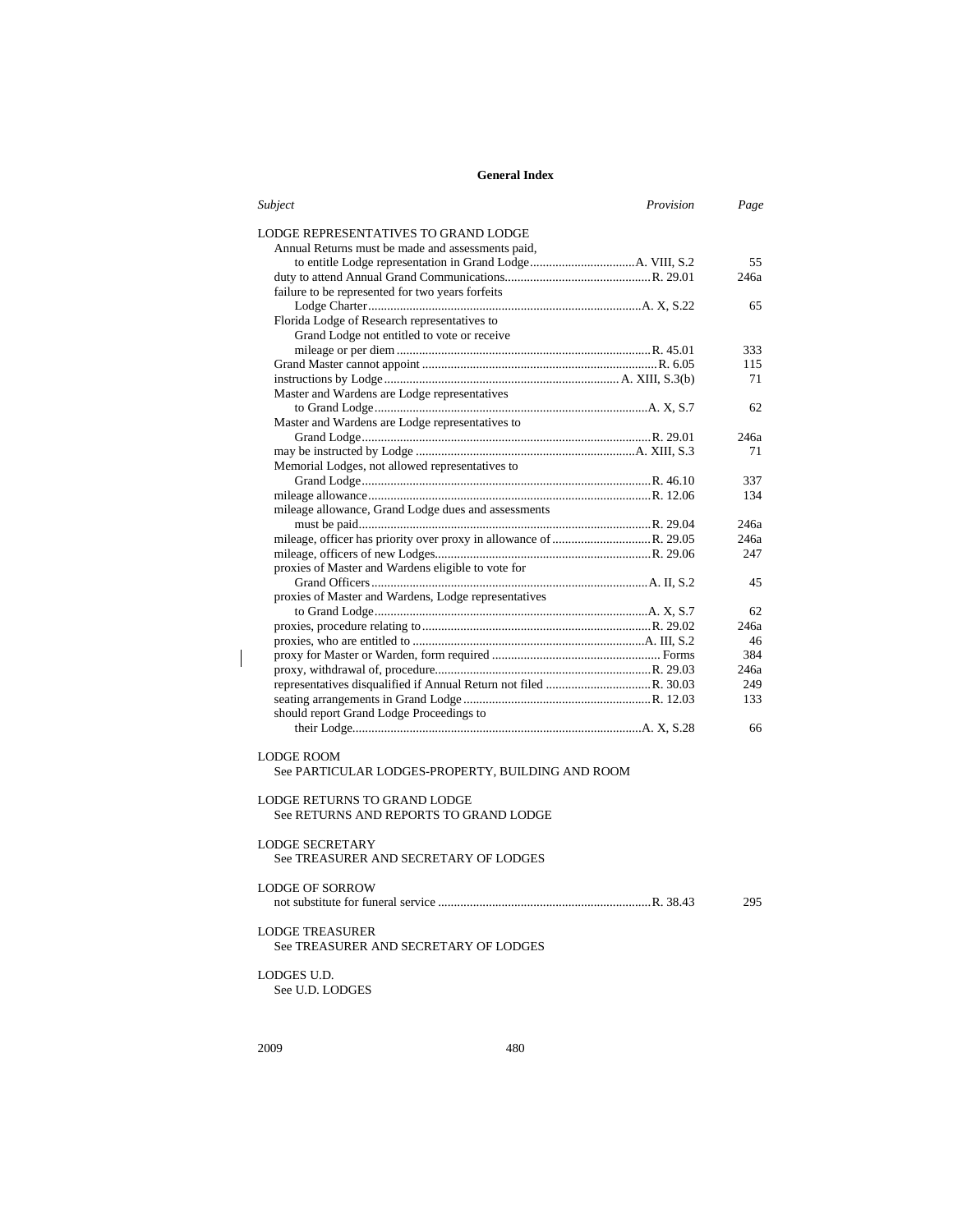|                                                                                                        | <b>General Index</b> |      |
|--------------------------------------------------------------------------------------------------------|----------------------|------|
| Subject                                                                                                | Provision            | Page |
| <b>LODGE UNDER DISPENSATION</b><br>See U.D. LODGES                                                     |                      |      |
| <b>LODGE WARDENS</b>                                                                                   |                      |      |
| <b>See WARDENS OF LODGES</b>                                                                           |                      |      |
|                                                                                                        | - M -                |      |
| <b>MARSHAL OF LODGE</b><br><b>See PARTICULAR LODGES-OFFICERS</b><br>See SUBORDINATE OFFICERS OF LODGES |                      |      |
| <b>MASONIC CHARITY</b><br><b>See CHARITY</b>                                                           |                      |      |
| MASONIC DIGEST, COMMITTEE ON,                                                                          |                      |      |
| SUB-COMMITTEE OF JURISPRUDENCE, COMMITTEE ON                                                           |                      |      |
|                                                                                                        |                      | 59   |
|                                                                                                        |                      | 142  |
|                                                                                                        |                      | 142  |
| shall prepare report of annual legislation for                                                         |                      |      |
|                                                                                                        |                      | 142  |
|                                                                                                        |                      | 142  |
|                                                                                                        |                      | 57   |
| <b>MASONIC DISTRICTS AND ZONES</b>                                                                     |                      |      |
| charters granted to U.D. Lodges, Grand Master                                                          |                      |      |
|                                                                                                        |                      | 310  |
|                                                                                                        |                      | 152  |
|                                                                                                        |                      | 130a |
|                                                                                                        |                      | 130a |
|                                                                                                        |                      | 152  |
|                                                                                                        |                      | 130a |
| <b>MASONIC EDUCATION</b>                                                                               |                      |      |
| candidates must pass examination in catechism                                                          |                      |      |
|                                                                                                        |                      | 280  |
| candidates must receive prescribed instruction before                                                  |                      |      |
|                                                                                                        |                      | 280  |
|                                                                                                        |                      | 282  |
| Lodge Committee on Masonic Education                                                                   |                      |      |
|                                                                                                        |                      | 66   |
| Lodge Committee to certify to Secretary that                                                           |                      |      |
| candidate received instruction in "Lodge System                                                        |                      |      |
|                                                                                                        |                      | 282  |
|                                                                                                        |                      | 3    |
| MASONIC EDUCATION, COMMITTEE ON                                                                        |                      |      |
|                                                                                                        |                      | 59   |
|                                                                                                        |                      | 149  |
|                                                                                                        |                      | 149  |
| Masonic Education, Committee on, created by                                                            |                      |      |
|                                                                                                        |                      | 59   |
| Masonic Education, Committee on, Grand Master                                                          |                      |      |
|                                                                                                        |                      | 44d  |

481 2015

 $\mathbf I$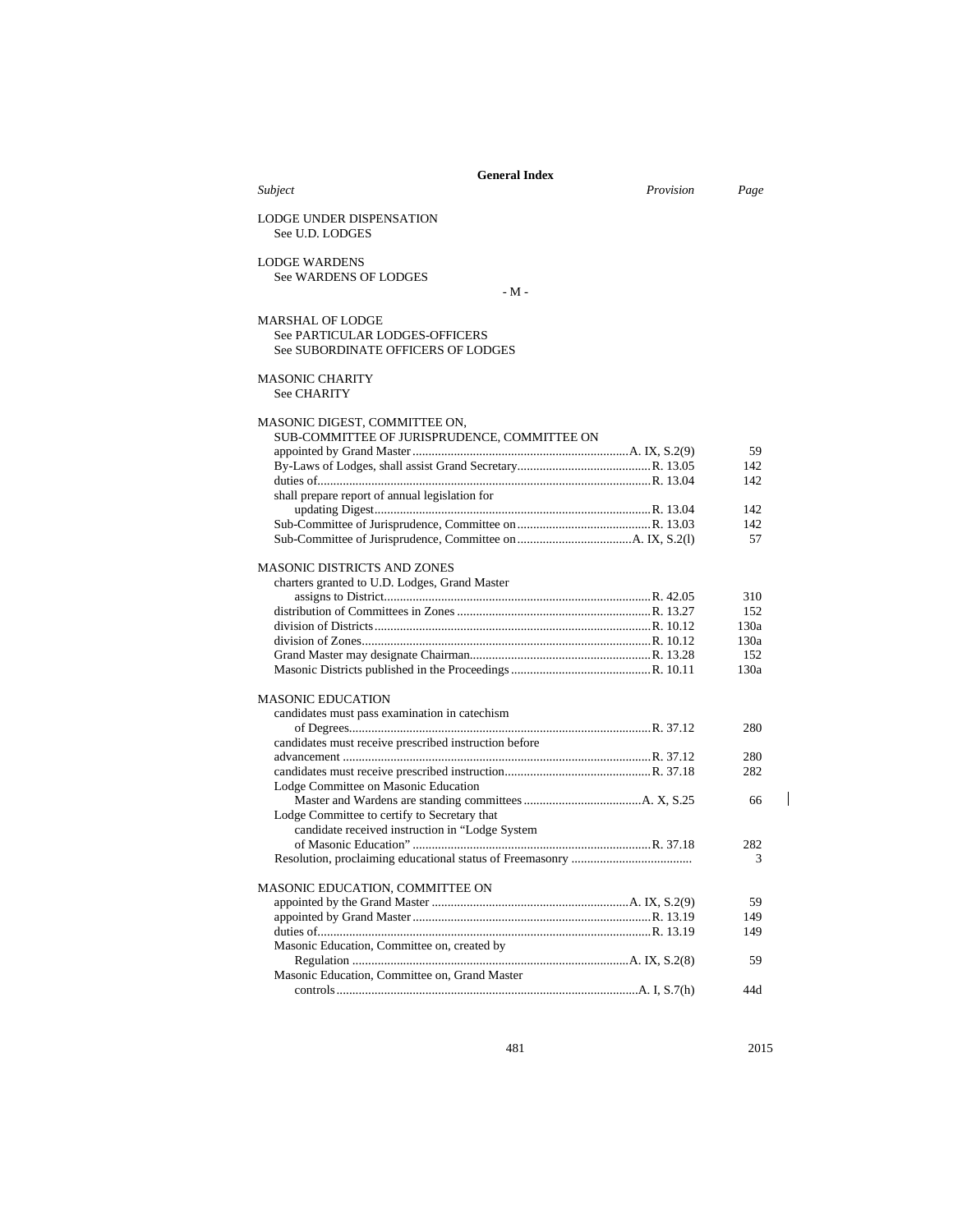| <b>General Index</b>                                                                      |      |
|-------------------------------------------------------------------------------------------|------|
| Provision<br>Subject                                                                      | Page |
| MASONIC HISTORY                                                                           |      |
| See MUSEUM AND HISTORY, COMMITTEE ON                                                      |      |
| MASONIC HOME ENDOWMENT AND INVESTMENT COMMITTEE                                           |      |
|                                                                                           | 44c  |
| bequests and devises credited to Masonic Home                                             |      |
|                                                                                           | 155  |
| investment and management of Endowment Fund, by                                           | 166  |
| investment of Endowment Fund by Corporate                                                 | 74a  |
| Masonic Home Endowment and Investment Committee,                                          | 163c |
|                                                                                           | 56   |
| Masonic Home Endowment and Investment Committee,                                          |      |
|                                                                                           | 44c  |
|                                                                                           | 151  |
|                                                                                           | 166  |
|                                                                                           | 141  |
|                                                                                           |      |
| <b>MASONIC HOME ENDOWMENT FUND</b><br>See MASONIC HOME ENDOWMENT AND INVESTMENT COMMITTEE |      |
|                                                                                           |      |
| See GRAND LODGE REVENUE AND FINANCES                                                      |      |
| "MASONIC HOME 100" COMMITTEE ON                                                           |      |
| SUB-COMMITTEE OF ENDOWMENT PROCUREMENT COMMITTEE                                          |      |
| all gifts, donations, or bequests accepted only with                                      |      |
|                                                                                           | 163  |
| all bequests and devises for Masonic Home, placed in                                      |      |
| Masonic Home Building Fund, unless otherwise                                              |      |
|                                                                                           | 155  |
|                                                                                           | 44c  |
|                                                                                           | 141  |
|                                                                                           |      |
| MASONIC HOME AND MASONIC HOME TRUSTEES                                                    |      |
| Administrator of Home, employed by Board of                                               |      |
|                                                                                           | 360  |
| Administrator must attend all meetings of Board,                                          |      |
|                                                                                           | 372  |
| affiliated Mason, age over 70, from another Grand                                         |      |
|                                                                                           | 306  |
|                                                                                           | 306  |
| all proposals relating to management and operations,                                      |      |
|                                                                                           | 149c |
|                                                                                           | 56a  |
| assessment of \$5.00 for each E.A. Degree for Home                                        |      |
|                                                                                           | 153  |
| Board of Trustees of Masonic Home, organization and                                       |      |
|                                                                                           | 56a  |
| Board of Trustee of the Masonic Home, under                                               |      |
|                                                                                           | 44c  |
|                                                                                           | 56a  |
| copy of approved minutes of meetings of Board                                             |      |
|                                                                                           | 69   |

 $\bar{\rm I}$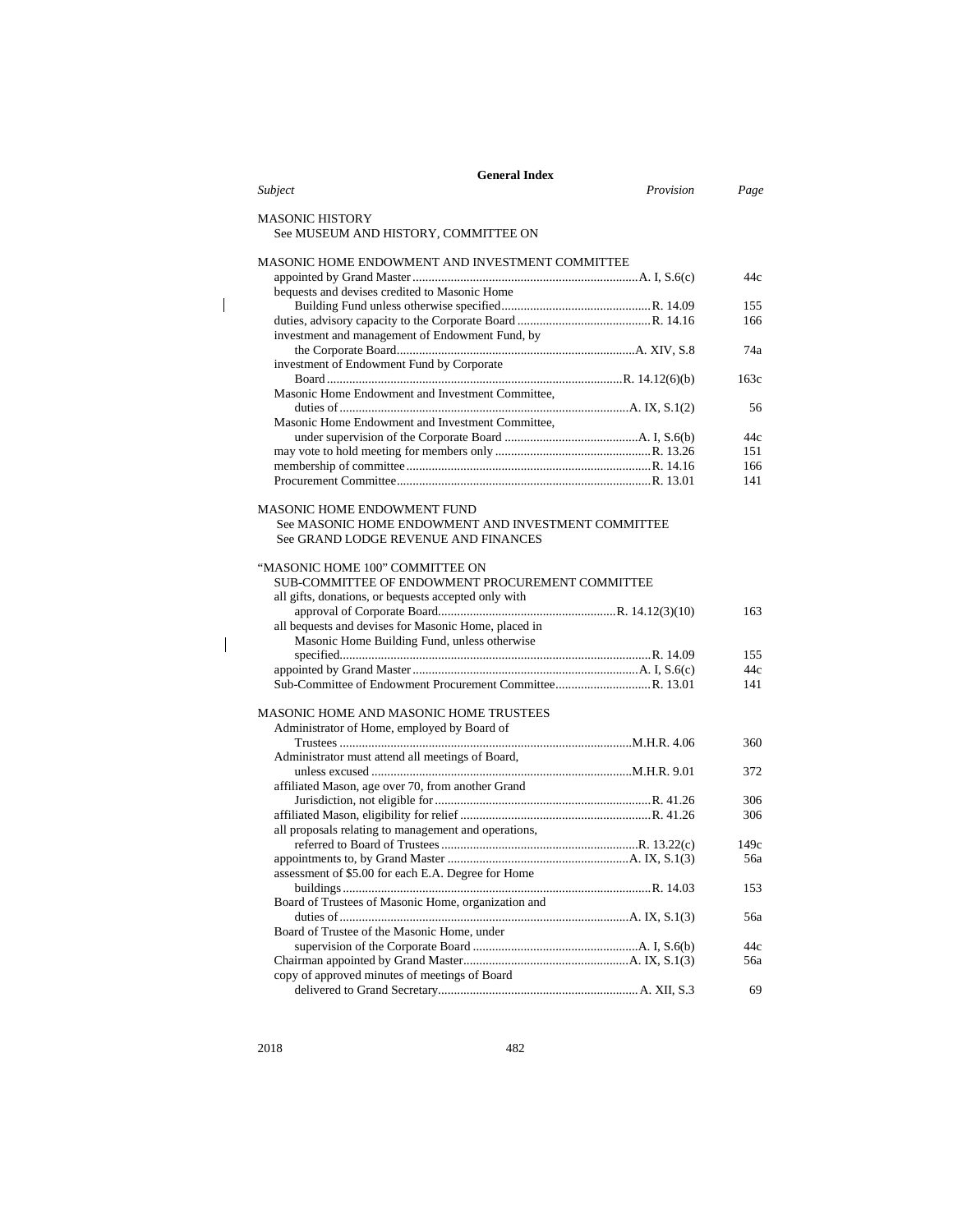| <b>General Index</b>                                                |         |
|---------------------------------------------------------------------|---------|
| Subject<br>Provision                                                | Page    |
|                                                                     | 352     |
|                                                                     | 56a     |
| eligibility for admission to Masonic Home and                       |         |
|                                                                     | 363     |
|                                                                     | 376     |
|                                                                     | 242     |
| may make, amend, or repeal rules in Annual                          |         |
|                                                                     | 69      |
|                                                                     | 151     |
|                                                                     | 69      |
|                                                                     | 56a     |
|                                                                     | 363     |
| no indebtedness can be incurred except after notice to              |         |
|                                                                     | 55      |
| no Masonic rights, privileges, or benefits can be extended          |         |
|                                                                     | 240     |
|                                                                     | 165     |
| orphan children of Master Masons, Board's assistance                |         |
|                                                                     | 381     |
|                                                                     | 364     |
| "Petty Cash Fund" of Masonic Home, to be audited                    |         |
|                                                                     | 373     |
| qualifications for a Master Mason wife, widow, mother, father,      |         |
| O.E.S. lady, or non-Mason to be admitted to Masonic HomeM.H.R. 6.03 | 364     |
| qualifications for a Master Mason, wife, widow, or                  |         |
|                                                                     | 364     |
|                                                                     | 352     |
| resident guest under Life Care Plan                                 |         |
|                                                                     | 234a    |
| resident or Non-Resident Relief, must have been in good             |         |
|                                                                     | 306     |
| Rules and Regulations of Masonic Home                               |         |
|                                                                     | 355-381 |
|                                                                     | 69      |
|                                                                     | 69      |
|                                                                     | 352     |
| serving or sale of beer, wine, liquor or intoxicating               |         |
|                                                                     | 318     |
|                                                                     | 56a     |
| superintendent to give monthly report of market value               |         |
|                                                                     | 158     |
| suspension or expulsion, benefits forbidden while under             |         |
|                                                                     | 236     |
| time and place of meeting fixed by Chairman of                      |         |
|                                                                     |         |
|                                                                     | 69      |
|                                                                     | 56a     |
|                                                                     | 67      |
| widow marrying a non-member forfeits privileges of                  |         |
|                                                                     | 236     |

MASONIC JURISPRUDENCE COMMITTEE See JURISPRUDENCE, COMMITTEE ON  $\overline{\phantom{a}}$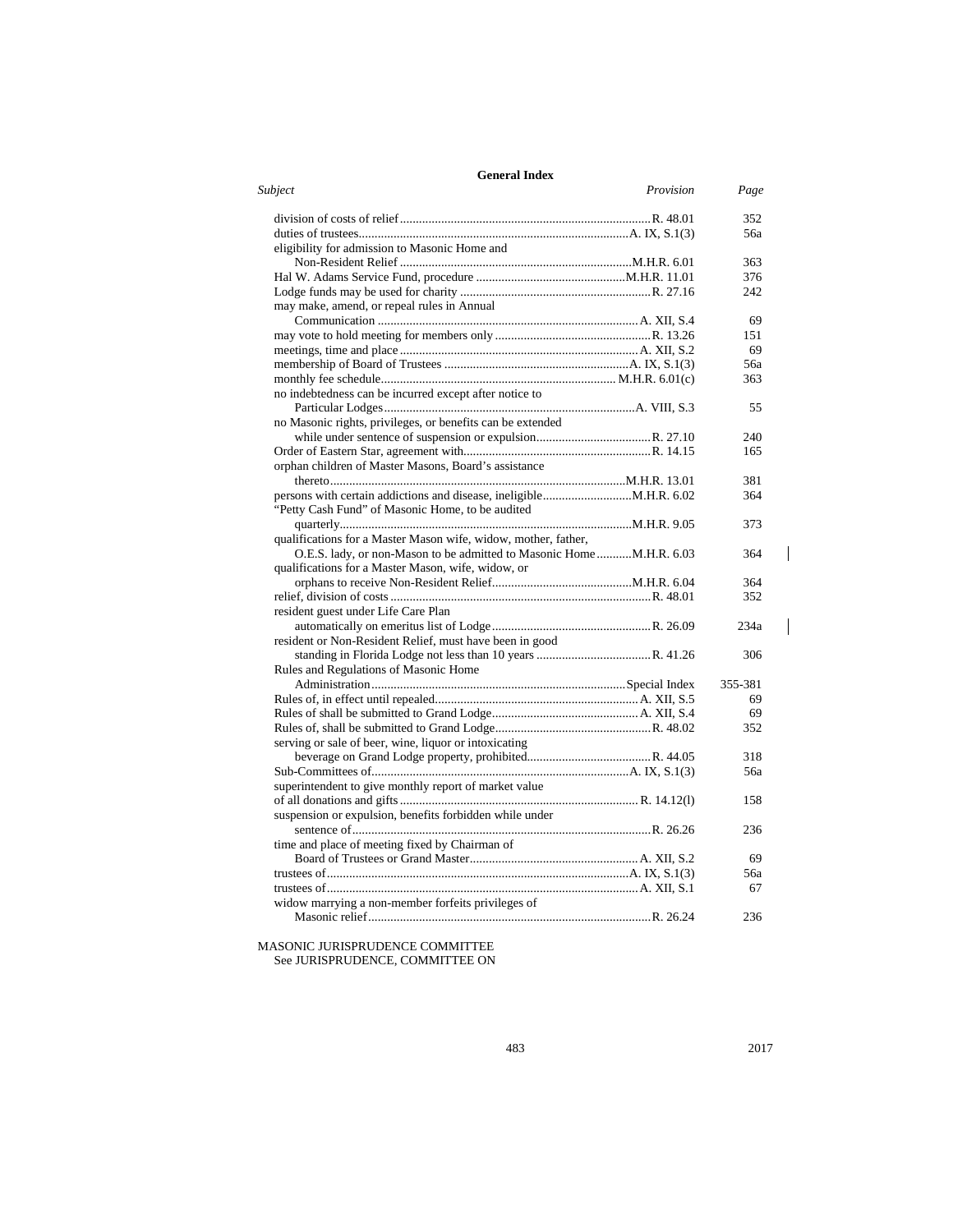| <b>General Index</b>                                      |           |      |
|-----------------------------------------------------------|-----------|------|
| Subject                                                   | Provision | Page |
| MASONIC LAW, TRADITION, AND POLICY                        |           |      |
|                                                           |           | 80   |
|                                                           |           | 81   |
|                                                           |           | 81   |
|                                                           |           | 81   |
|                                                           |           | 80   |
|                                                           |           | 79   |
| Lodges governed by Constitution and Regulations           |           |      |
|                                                           |           | 80   |
| officers required to be faithful in discharge of their    |           |      |
|                                                           |           | 80   |
|                                                           |           | 80   |
|                                                           |           | 79   |
| sufficient for Lodges to correct vices and irregularities |           |      |
|                                                           |           | 80   |
|                                                           |           | 79   |
| <b>MASONIC REGALIA</b>                                    |           |      |
|                                                           |           | 293  |
| appropriate jewels, furniture, and working tools,         |           |      |
|                                                           |           | 66   |
|                                                           |           | 293  |
|                                                           |           | 293  |
|                                                           |           | 293  |
| head covering, hats, etc., worn only by Master and        |           |      |
|                                                           |           | 296  |
|                                                           |           | 293  |
| special occasions, white gloves and aprons should         |           |      |
|                                                           |           | 293  |
|                                                           |           | 293  |
| <b>MASONIC RELIEF</b>                                     |           |      |
| See MASONIC HOME AND MASONIC HOME TRUSTEES                |           |      |
| <b>MASTER</b>                                             |           |      |

See WORSHIPFUL MASTER

# MEMBERS, THEIR RIGHTS, STATUS, AND DUTIES

|                                                        | 273  |
|--------------------------------------------------------|------|
|                                                        | 301  |
|                                                        | 307  |
| applicant, cannot be charged for dues while            |      |
|                                                        | 307  |
|                                                        | 305  |
|                                                        | 305  |
|                                                        | 63   |
|                                                        | 65   |
|                                                        | 48   |
|                                                        | 300  |
|                                                        | 300  |
|                                                        | 273  |
|                                                        | 269  |
|                                                        | 234e |
| ballot, members divulging their ballot, charges should |      |
|                                                        | 269  |
|                                                        | 269  |

2001 484

 $\begin{array}{c} \hline \end{array}$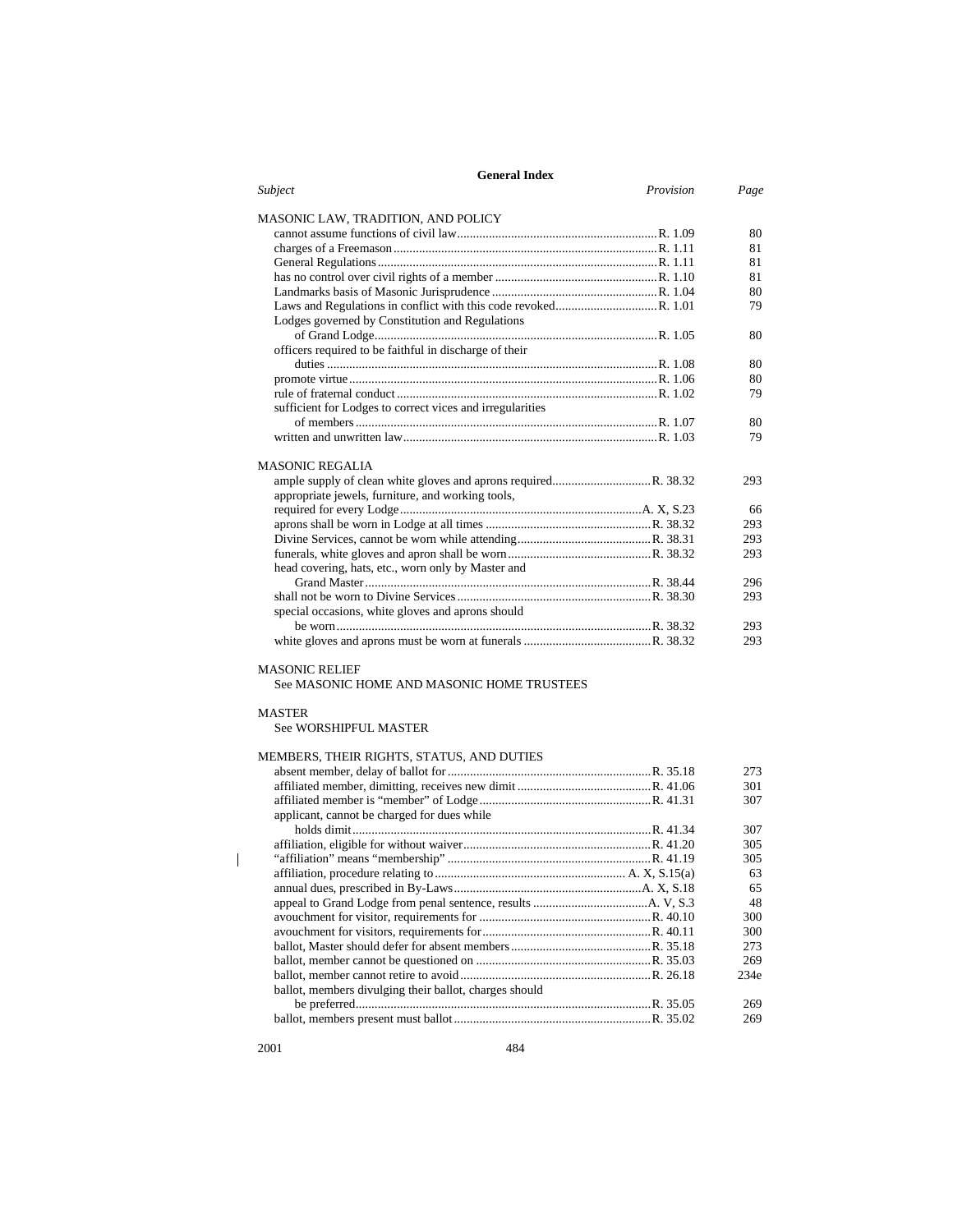| Subject                                                     | Provision | Page |
|-------------------------------------------------------------|-----------|------|
|                                                             |           | 234e |
| ballot taken during temporary absence of member             |           |      |
|                                                             |           | 273  |
|                                                             |           | 273  |
|                                                             |           | 234e |
|                                                             |           | 234e |
| certificates of proficiency in forms and ceremonies,        |           |      |
|                                                             |           | 280  |
|                                                             |           | 237  |
|                                                             |           | 236  |
| charity, permissible to member undergoing civil             |           |      |
|                                                             |           | 236  |
| clandestine Lodge, visit to forfeits privilege to visit     |           |      |
|                                                             |           | 299  |
|                                                             |           | 235  |
|                                                             |           | 305  |
| defunct Lodge, member of may obtain certificate from        |           |      |
|                                                             |           | 126  |
|                                                             |           | 319  |
|                                                             |           | 302  |
|                                                             |           | 301  |
|                                                             |           | 301  |
| dimit, applying for before December 27th, not chargeable    |           |      |
|                                                             |           | 301  |
|                                                             |           | 65   |
|                                                             |           | 301  |
|                                                             |           | 301  |
|                                                             |           | 65   |
|                                                             |           | 65   |
|                                                             |           | 301  |
| dimitting member, desiring re-affiliation, must submit      |           |      |
|                                                             |           | 304  |
|                                                             |           | 317  |
|                                                             |           | 317  |
|                                                             |           | 229  |
|                                                             |           | 229  |
|                                                             |           | 63   |
| dual membership, Lodges may provide for in By-LawsB.L. 3.02 |           | 205  |
|                                                             |           | 229  |
|                                                             |           | 63   |
| dues and assessments, fifty year member with 25 years       |           |      |
|                                                             |           | 234c |
|                                                             |           | 234b |
| dues of member of more than one Florida Lodge during        |           |      |
|                                                             |           | 238  |
|                                                             |           | 65   |
|                                                             |           | 234e |
|                                                             |           | 234e |
|                                                             |           | 234e |
|                                                             |           | 63   |
| emeritus list, members on must be reported in               |           |      |
|                                                             |           | 234a |
|                                                             |           | 234a |
|                                                             |           |      |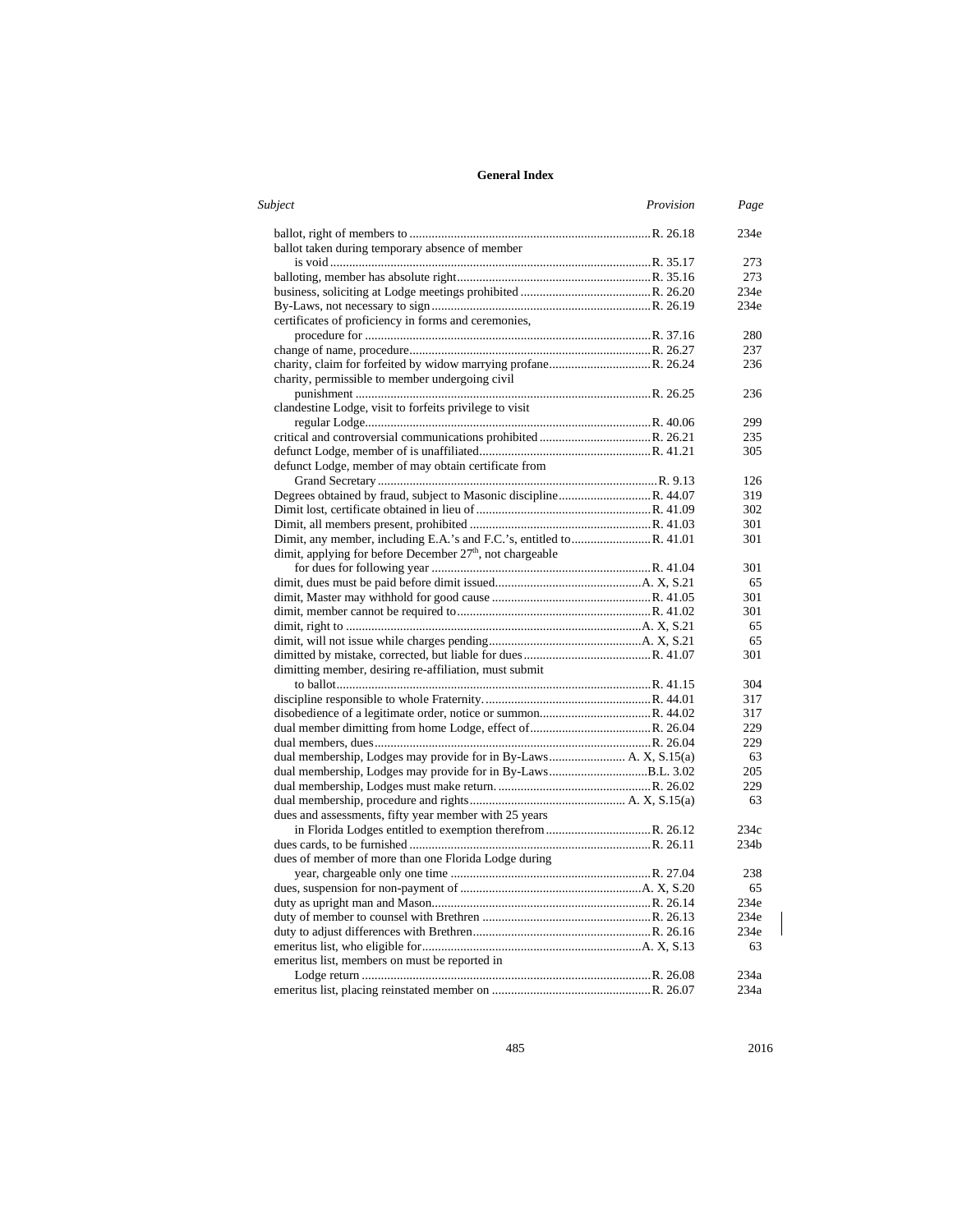| Subject                                                          | Provision | Page             |
|------------------------------------------------------------------|-----------|------------------|
|                                                                  |           | 249              |
|                                                                  |           | 234a             |
|                                                                  |           | 249              |
| emeritus members not heard from for 7 years, may                 |           |                  |
|                                                                  |           | 249              |
|                                                                  |           | 207              |
|                                                                  |           | 234a             |
|                                                                  |           | 294              |
|                                                                  |           | 321              |
|                                                                  |           | 236              |
|                                                                  |           | 317              |
|                                                                  |           | 234c             |
| Florida Lodge of Research, Master Masons of Florida              |           |                  |
|                                                                  |           | 333              |
| Florida Lodge of Research, membership in not considered          |           |                  |
|                                                                  |           | 333              |
|                                                                  |           | 234c             |
|                                                                  |           | 234e             |
| Grand Honors, entitled to on presentation of fifty               |           |                  |
|                                                                  |           | 234d             |
|                                                                  |           | 296              |
|                                                                  |           | 234a             |
|                                                                  |           |                  |
|                                                                  |           | 219              |
|                                                                  |           | 206c             |
|                                                                  |           | 234              |
|                                                                  |           | 230              |
|                                                                  |           | 205              |
|                                                                  |           | 102a             |
|                                                                  |           | 301              |
| member erroneously receiving Degree before ballot, Lodge         |           |                  |
|                                                                  |           | 273              |
| member in Masonic Home, automatically on emeritus list under the |           |                  |
|                                                                  |           | 234a             |
| member may object to admission of visitor without                |           |                  |
|                                                                  |           | 299              |
|                                                                  |           | 234e             |
| membership in U.D. Lodge does not affect membership              |           |                  |
|                                                                  |           | 312              |
|                                                                  |           | 234 <sub>b</sub> |
|                                                                  |           | 319              |
|                                                                  |           | 237              |
|                                                                  |           | 299              |
| no Masonic rights, privileges, or benefits can be extended       |           |                  |
|                                                                  |           | 240              |
| permanent removal from jurisdiction vacates any office           |           |                  |
|                                                                  |           | 236              |
|                                                                  |           | 206a             |
|                                                                  |           | 206d             |
|                                                                  |           | 206d             |
|                                                                  |           | 206d             |
|                                                                  |           | 234b             |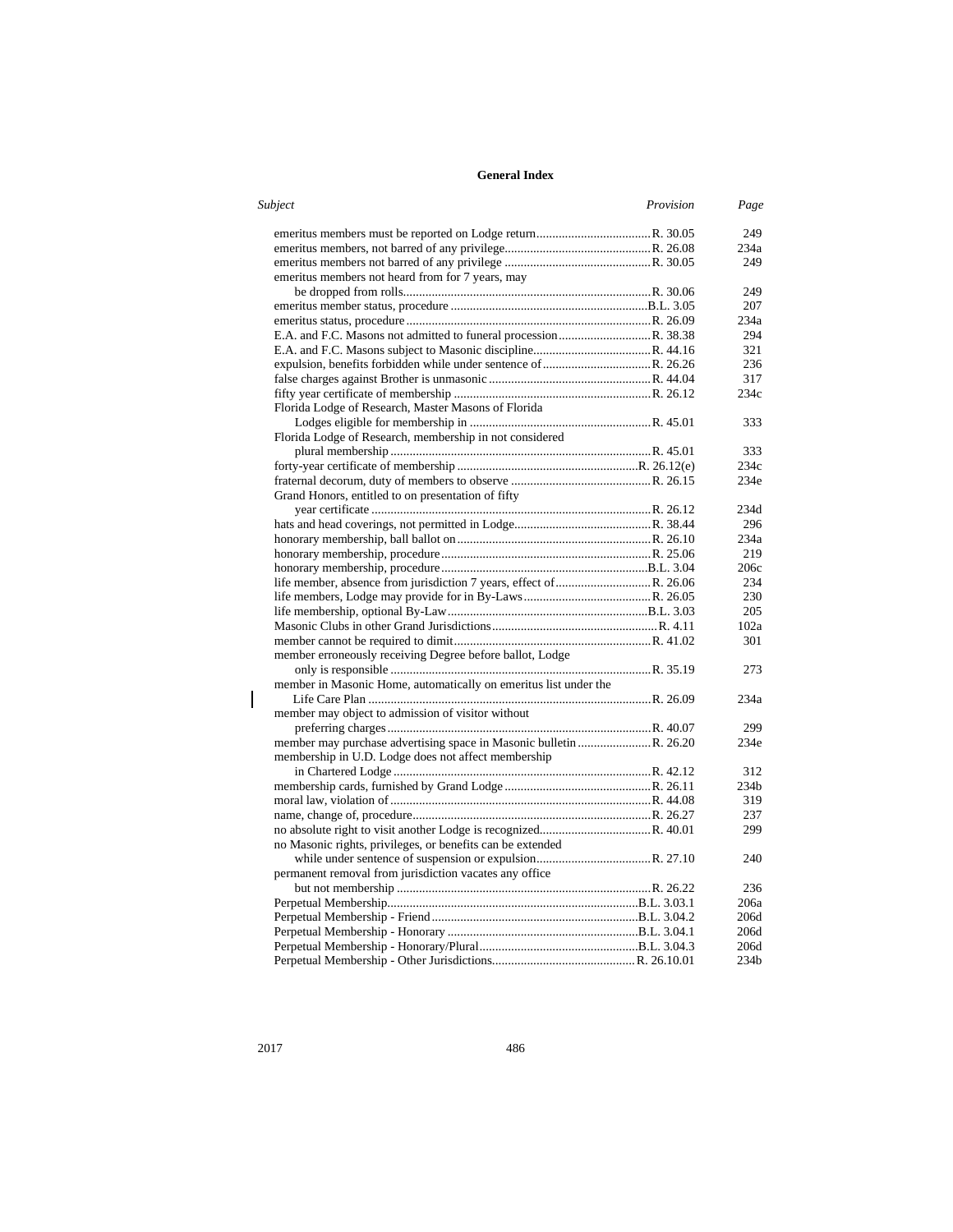| Subject                                                         | Provision | Page |
|-----------------------------------------------------------------|-----------|------|
|                                                                 |           | 234  |
|                                                                 |           | 233  |
|                                                                 |           | 231  |
|                                                                 |           | 231  |
|                                                                 |           | 229  |
|                                                                 |           | 229  |
|                                                                 |           | 64   |
| plural membership, Lodges may provide for in By-LawsB.L. 3.02.1 |           | 205  |
|                                                                 |           | 229  |
|                                                                 |           | 229  |
|                                                                 |           | 64   |
|                                                                 |           | 236  |
|                                                                 |           | 237  |
|                                                                 |           | 234e |
|                                                                 |           | 319  |
|                                                                 |           | 234c |
| solicitation of political support for self or others            |           |      |
|                                                                 |           | 234e |
|                                                                 |           | 234e |
|                                                                 |           | 319  |
| suspended member of defunct Lodge, procedure to                 |           |      |
|                                                                 |           | 241  |
|                                                                 |           | 236  |
|                                                                 |           | 302  |
|                                                                 |           | 234c |
| unaffiliated Mason forfeits Masonic privileges after            |           |      |
|                                                                 |           | 308  |
| unaffiliated Mason, forfeits rights, privileges, benefits       |           |      |
|                                                                 |           | 294  |
| U.D. Lodge members signing petition for Charter,                |           |      |
|                                                                 |           | 313  |
|                                                                 |           | 229  |
|                                                                 |           | 299  |
|                                                                 |           | 299  |
| visitation, should have documentary evidence for                |           |      |
|                                                                 |           | 299  |
|                                                                 |           | 299  |
|                                                                 |           | 299  |
|                                                                 |           | 300  |
|                                                                 |           | 299  |
|                                                                 |           | 102a |
|                                                                 |           |      |
|                                                                 |           | 236  |
|                                                                 |           | 66   |
| widow of deceased Mason forfeits claim to relief on             |           |      |
|                                                                 |           | 236  |
| work and lectures duty of members to become                     |           |      |
|                                                                 |           | 234e |
|                                                                 |           | 319  |

MEMBERSHIP, GRAND LODGE See GRAND LODGE-MEMBERSHIP

MEMBERSHIP PENAL CODE See PENAL CODE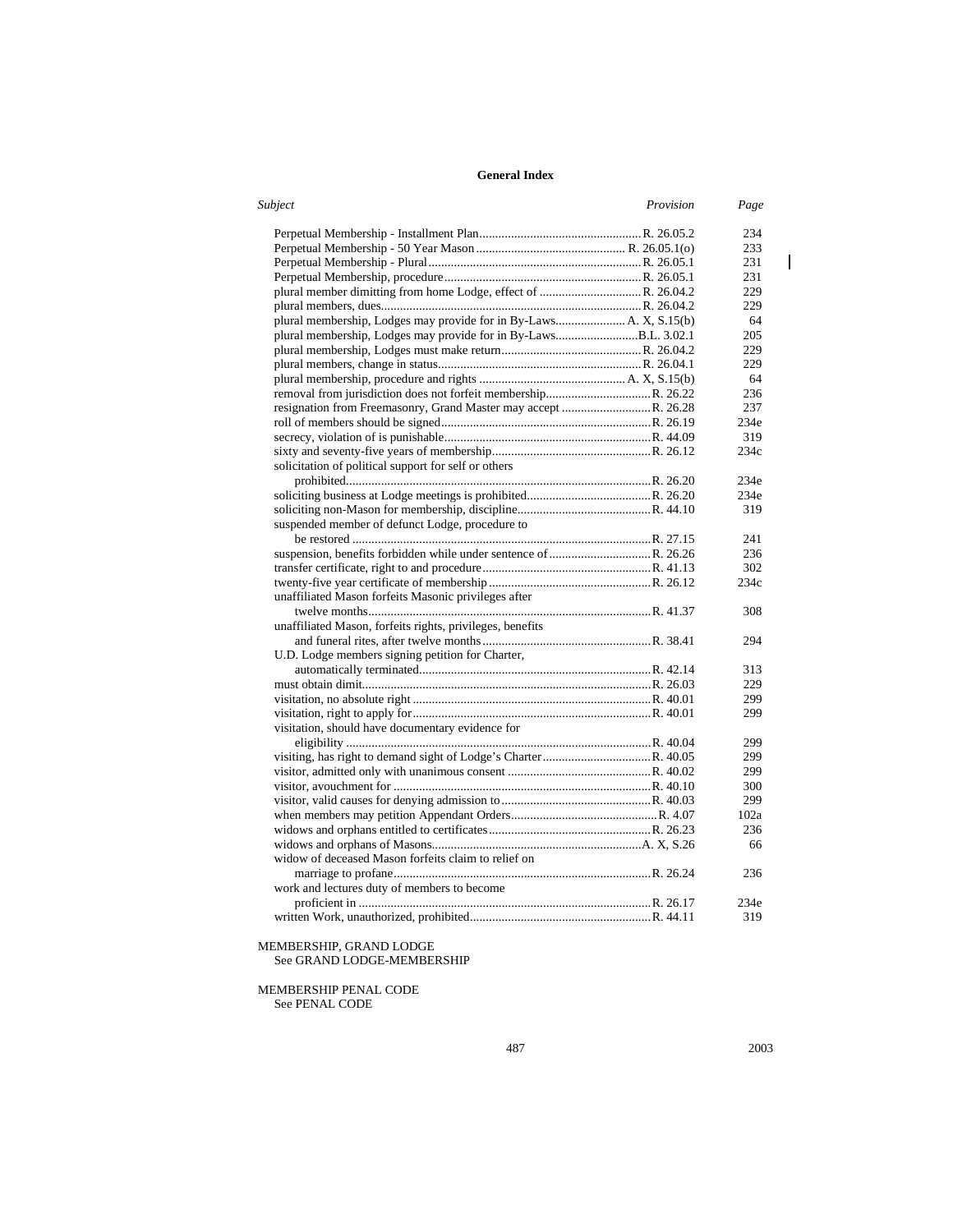| Subject                                                | Provision | Page |
|--------------------------------------------------------|-----------|------|
| MEMORIAL COMMITTEE, SUB-COMMITTEE OF COMMITTEE ON WORK |           |      |
|                                                        |           | 59   |
|                                                        |           | 58   |
|                                                        |           | 59   |
| Memorials, Committee on, Sub-Committee of Work         |           |      |
|                                                        |           | 58   |
| <b>MEMORIAL LODGES</b>                                 |           |      |
|                                                        |           | 337  |
|                                                        |           | 338  |
|                                                        |           | 199  |
|                                                        |           | 336  |
|                                                        |           | 339  |
|                                                        |           | 337  |
|                                                        |           | 341  |
|                                                        |           | 337  |
|                                                        |           | 336  |
|                                                        |           | 341  |
| Master of not eligible to receive Actual Past Master   |           |      |
|                                                        |           | 337  |
| Master of not eligible to receive "Actual Past         |           |      |
|                                                        |           | 339  |
|                                                        |           | 339  |
| Members not eligible for appointment or election to    |           |      |
|                                                        |           | 337  |
| members not eligible for Office of District Deputy     |           |      |
|                                                        |           | 337  |
|                                                        |           | 337  |
|                                                        |           | 229  |
|                                                        |           | 336  |
| minutes of each funeral ceremony to be kept by         |           |      |
|                                                        |           | 336  |
|                                                        |           | 336  |
|                                                        |           | 337  |
|                                                        |           | 337  |
|                                                        |           | 337  |
|                                                        |           | 339  |
|                                                        |           | 337  |
|                                                        |           | 339  |
| Officers, same duties for Masonic funerals as Officers |           |      |
|                                                        |           | 337  |
|                                                        |           | 336  |
|                                                        |           | 336  |
|                                                        |           | 338  |
|                                                        |           | 339  |
| sole function, conducting funeral services for other   |           |      |
|                                                        |           | 336  |
| status, subject to Rules and Regulations pertaining to |           |      |
|                                                        |           | 342  |
| suspended or expelled members of Particular Lodges,    |           |      |
|                                                        |           | 336  |
|                                                        |           | 338  |
| <b>MILITARY LODGES</b>                                 |           |      |
|                                                        |           | 116  |
|                                                        |           | 306  |